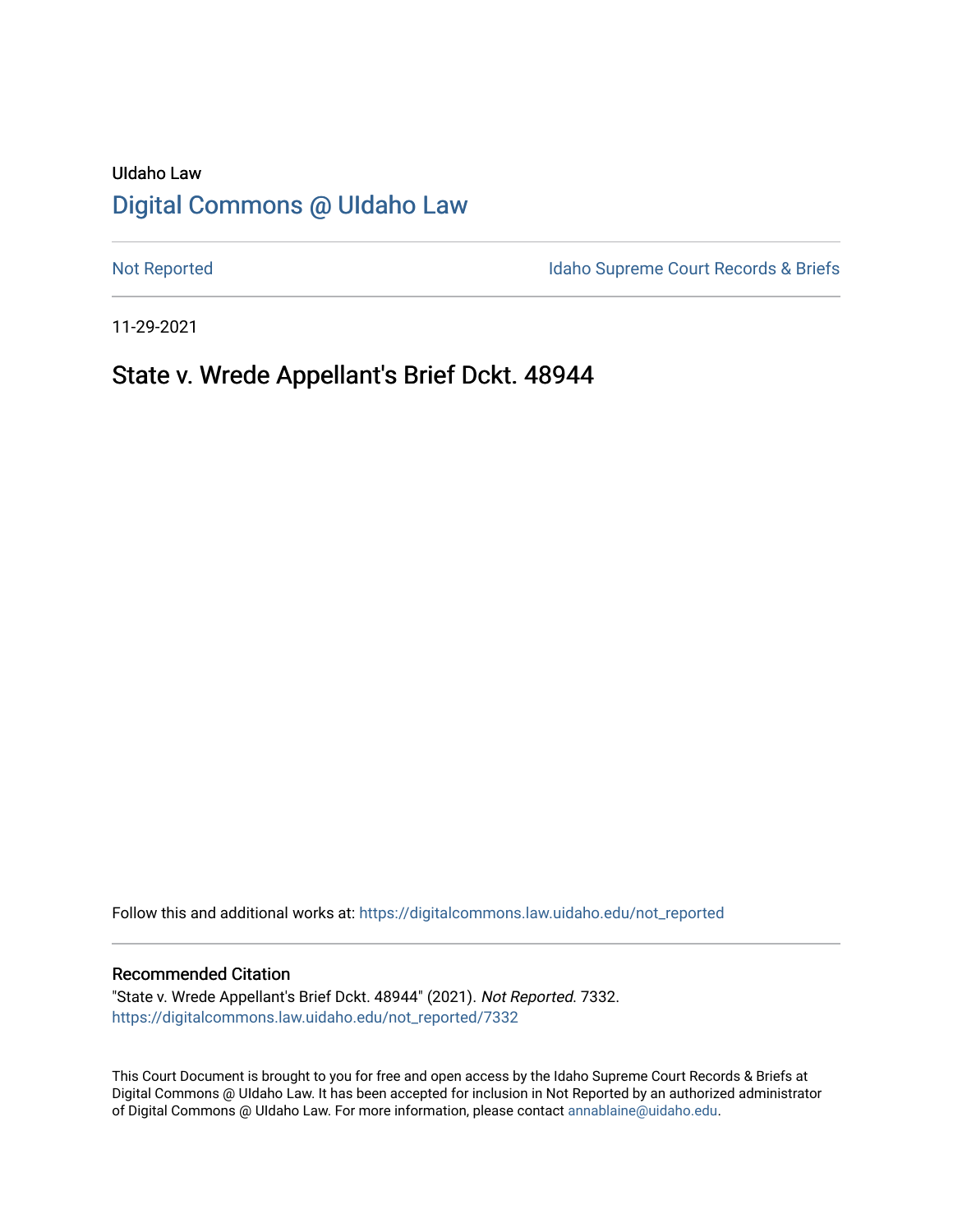Electronically Filed 11/29/2021 1:48 PM Idaho Supreme Court Melanie Gagnepain, Clerk of the Court By: Brad Thies, Deputy Clerk

ERIC D. FREDERICKSEN State Appellate Public Defender I.S.B. # 6555

ERIK R. LEHTINEN Chief, Appellate Unit I.S.B. # 6247 322 E. Front Street, Suite 570 Boise, Idaho 83702 Phone: (208) 334-2712 Fax: (208) 334-2985 E-mail: documents@sapd.state.id.us

## IN THE SUPREME COURT OF THE STATE OF IDAHO

| NO. 48944-2021<br>Plaintiff-Respondent,       | STATE OF IDAHO, |                                 |
|-----------------------------------------------|-----------------|---------------------------------|
|                                               |                 |                                 |
|                                               |                 |                                 |
|                                               |                 | BINGHAM COUNTY NO. CR-2018-1375 |
| V.                                            |                 |                                 |
|                                               |                 |                                 |
| <b>KRISTOPHER WREDE,</b><br>APPELLANT'S BRIEF |                 |                                 |
|                                               |                 |                                 |
| Defendant-Appellant.                          |                 |                                 |
|                                               |                 |                                 |

## STATEMENT OF THE CASE

## Nature of the Case

Kristopher Wrede suffers from Autism Spectrum Disorder and has an extensive history of mental illness. These conditions affect how Mr. Wrede sees and interacts with the world, and tend to cause him to react inappropriately to various social situations.

In 2017, while Mr. Wrede was being held in the Madison County Jail on an unrelated case, he was experiencing significant stress. Others teased him in the jail, which led to him lashing out and losing his temper. Mr. Wrede sent a letter to Judge Pickett, demanding that an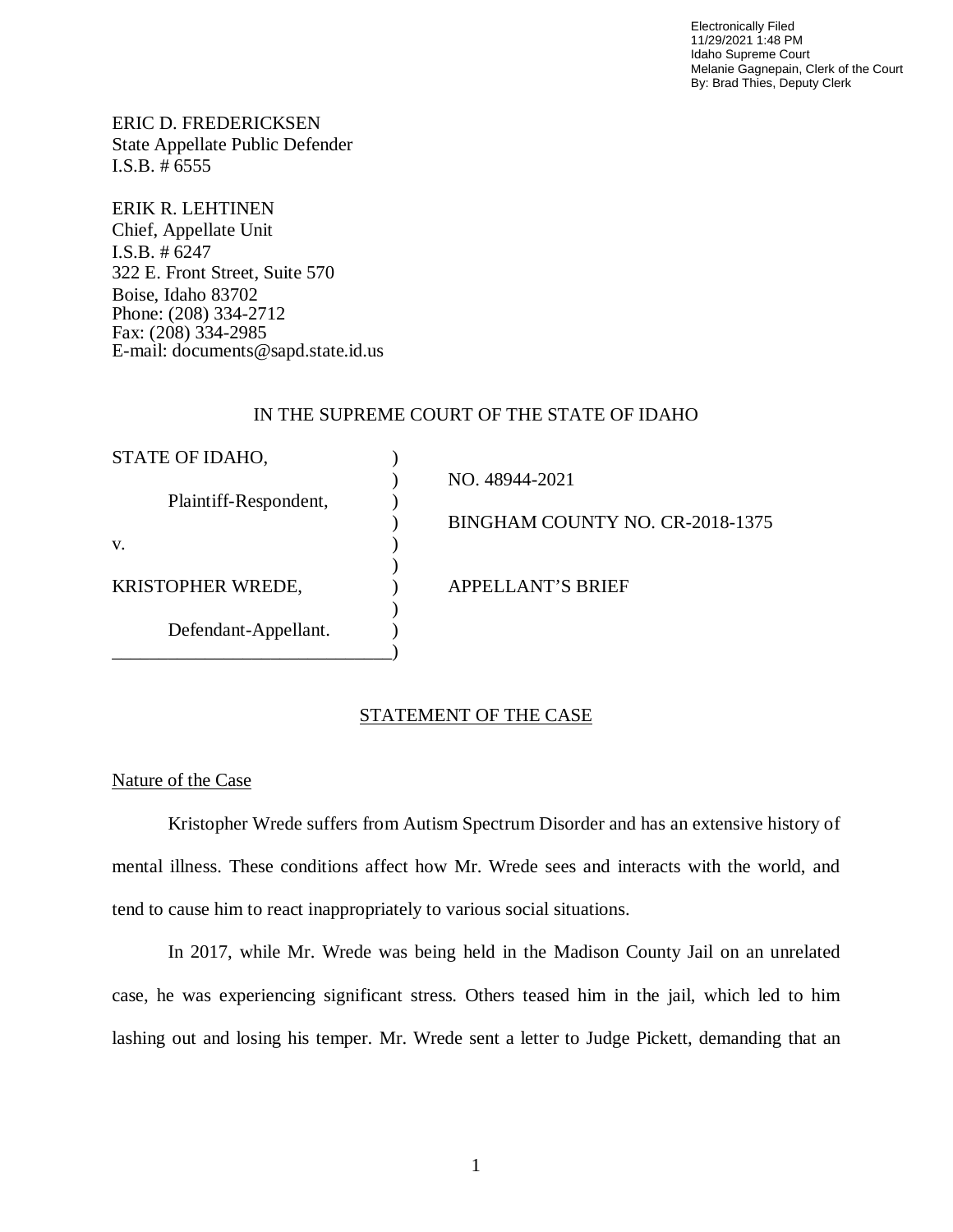unrelated Bingham County case be dismissed, claiming he had joined a prison gang, and threatening the lives of a host of public officials.

Pursuant to a plea agreement with the State, Mr. Wrede pled guilty to one count of threats against elected officials. At sentencing, the State conceded, and the district court found, that Mr. Wrede's threatening letter was the product of his developmental and mental health issues. Further, the district court recognized that Mr. Wrede had neither the intent, nor the ability, to follow through on his threats. Nevertheless, the district court imposed a sentence of five years, with two years fixed, which it suspended for a five-year period of probation. Although Mr. Wrede appreciates the suspension of his sentence in favor of a period of probation, he contends his underlying sentence is excessive and represents an abuse of the district court's discretion.

#### Statement of the Facts & Course of Proceedings

Mr. Wrede was diagnosed with what was then referred to as Asperger's Disorder in 1997  $(PSI, p.41)$  $(PSI, p.41)$  $(PSI, p.41)$ , when he was about (*see* PSI, p.5). He has also been diagnosed with anxiety, bipolar disorder, schizoaffective disorder, impulse control disorder, and borderline personality disorder. (Tr., p.32, Ls.7-13.)

Mr. Wrede experiences difficulties in life due to his developmental and mental health issues. He tends to be awkward in social settings, and his developmental issues have created problems in social settings throughout his life. (PSI, p.7.) During school growing up, Mr. Wrede participated in special education classes and received individualized assistance; he was later

<span id="page-2-0"></span><sup>&</sup>lt;sup>1</sup> "Autistic Disorder, Asperger's Disorder and other pervasive developmental disorders" now fall under "the umbrella diagnosis of autism spectrum disorder." Autism Society, *Asperger's Syndrome*, https://www.autism-society.org/what-is/aspergers-syndrome/ (last visited Nov. 5, 2021).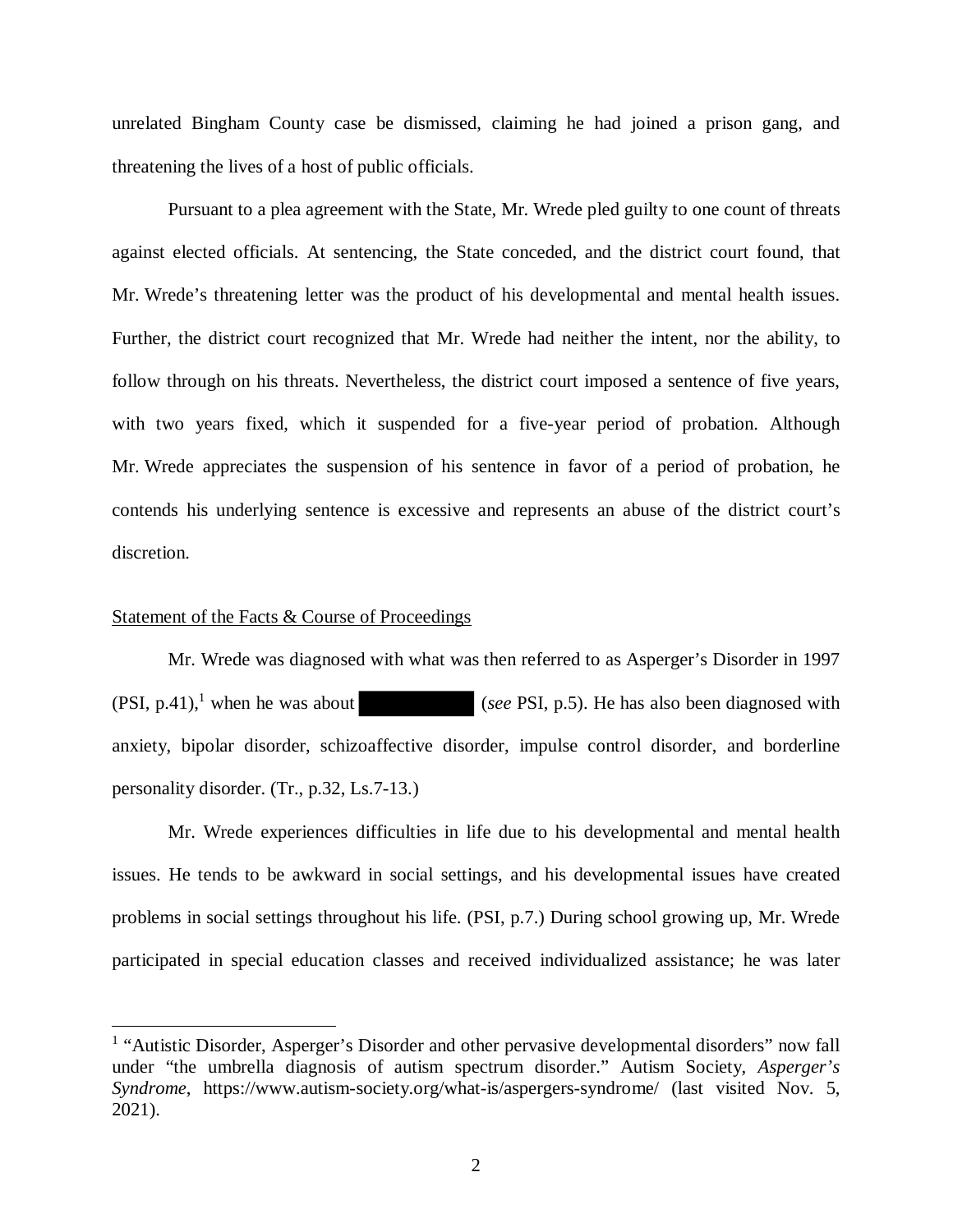suspended from school because of his tendency to lose his temper when teased by his peers. (PSI, p.9.) Mr. Wrede struggles with his social skills, and he often responds inappropriately in situations. (PSI, p.42.) He reports that his struggle with his social skills, and his ability to communicate effectively cause him to feel overwhelmed, which leads to reactivity—often in inappropriate ways. (PSI, p. 42.)

Mr. Wrede's propensity to act inappropriately in social situations, and his tendency to feel overwhelmed and lash out in anger is what led to the incident in this case. In 2017, while serving time in the Madison County Jail, Mr. Wrede was having a hard time with other inmates and jail deputies. (PSI, p.5.) These difficulties caused Mr. Wrede to lose his temper, lash out, and write a threatening letter. (PSI, p.5.) Mr. Wrede sent a letter to Judge Pickett, who was presiding over a separate Bingham County criminal case against Mr. Wrede at the time. (R., pp.20-21.) The letter stated that if Judge Pickett did not ensure that the Bingham County Prosecutor dropped the charges against Mr. Wrede, he would enlist the help of a prison gang to "terminate the following lives"; it then went on to provide a list of names, including state, local, and national officials. (R., pp.20-21.) Among the individuals named were Cleve Colson, the elected prosecutor for Bingham County at that time, Paul Rogers, the deputy prosecutor assigned to Mr. Wrede's Bingham County case, then-Lieutenant Governor Brad Little, Washington Governor Jay Inslee, United States Senators Jim Risch, Mike Crapo, and Bernie Sanders, then-Minority Leader Nancy Pelosi, former Senator Barbara Boxer, and former Secretary of State Hillary Clinton. (*See* R., pp.20-21.) Mr. Wrede did not write the letter with any intention of causing harm—he just reacted out of anger and frustration. (PSI, pp.5-6).

The State filed a complaint against Mr. Wrede in March 2018 alleging one felony count of threats against state elected officials (second offense within five years). (R., pp.12-13.) An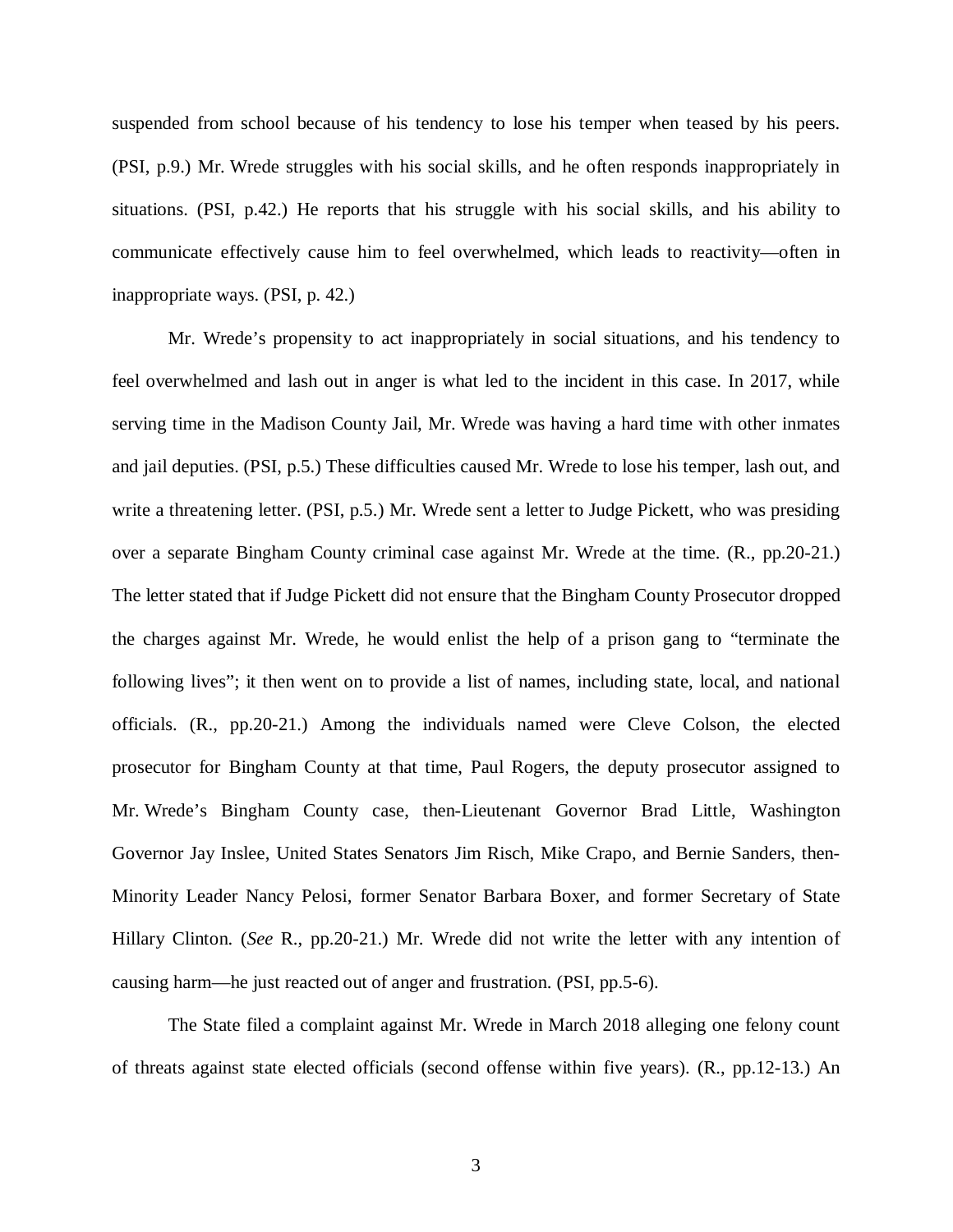arrest warrant was issued at that time (R., p.23), but that warrant was not served for two years (*see* R., p.24) even though Mr. Wrede was in custody virtually the entire time (*see* PSI, p.13). Specifically, the arrest warrant was served on February 12, 2020, (R., p.24), just a couple weeks after Mr. Wrede had paroled out on his Bingham County case (*see* PSI, pp.13, 52).

By that time, Mr. Wrede had various services (housing, a bus pass, job training, etc.) lined up, and he was set up to receive psychiatric care (including medication) and counseling. (*See* R., pp.67-72.) Fortunately, the district court released him on his own recognizance in this case (R., pp.74-75), thereby allowing him to take advantage of the services he so desperately needed. Mr. Wrede remains grateful for the invaluable assistance he received from Annie Munoz, a re-entry specialist at the One Stop Re-Entry Center in Boise, and the countless others who worked so hard to help start him off on the right foot when he re-entered society.

As this case progressed, Mr. Wrede made the most of the opportunity that had been afforded him. His living arrangement has remained stable.<sup>[2](#page-4-0)</sup> (R., p.15.) He has utilized the governmental assistance that is available to him, such as food stamps and Medicaid. (R., p.15.) He completely abstains from drugs and alcohol. (R., p.15.) And he obtained a good job with Zeppole Bakery. (PSI, p.49.) That job has gone exceptionally well for Mr. Wrede. Charles Alpers, the owner of Zeppole, had this to say about Mr. Wrede:

During Kris' time of employment with us he has been a reliable and hard-working member of our team. He has a pleasant and engaging personality, and he is eager to do whatever it takes to get the job done. We are hopeful that Kris will become a long-time member of the Zeppole bakery team.

(R., p.49.)

Most importantly though, Mr. Wrede "acknowledges his needs and limitations" based on his developmental and mental health issues (PSI, p.15); he is open to ongoing mental health

<span id="page-4-0"></span><sup>&</sup>lt;sup>2</sup> Although Mr. Wrede was still living in transitional housing at the time of sentencing (PSI, p.10), his goal is to be able to move into his own apartment (PSI, p.14).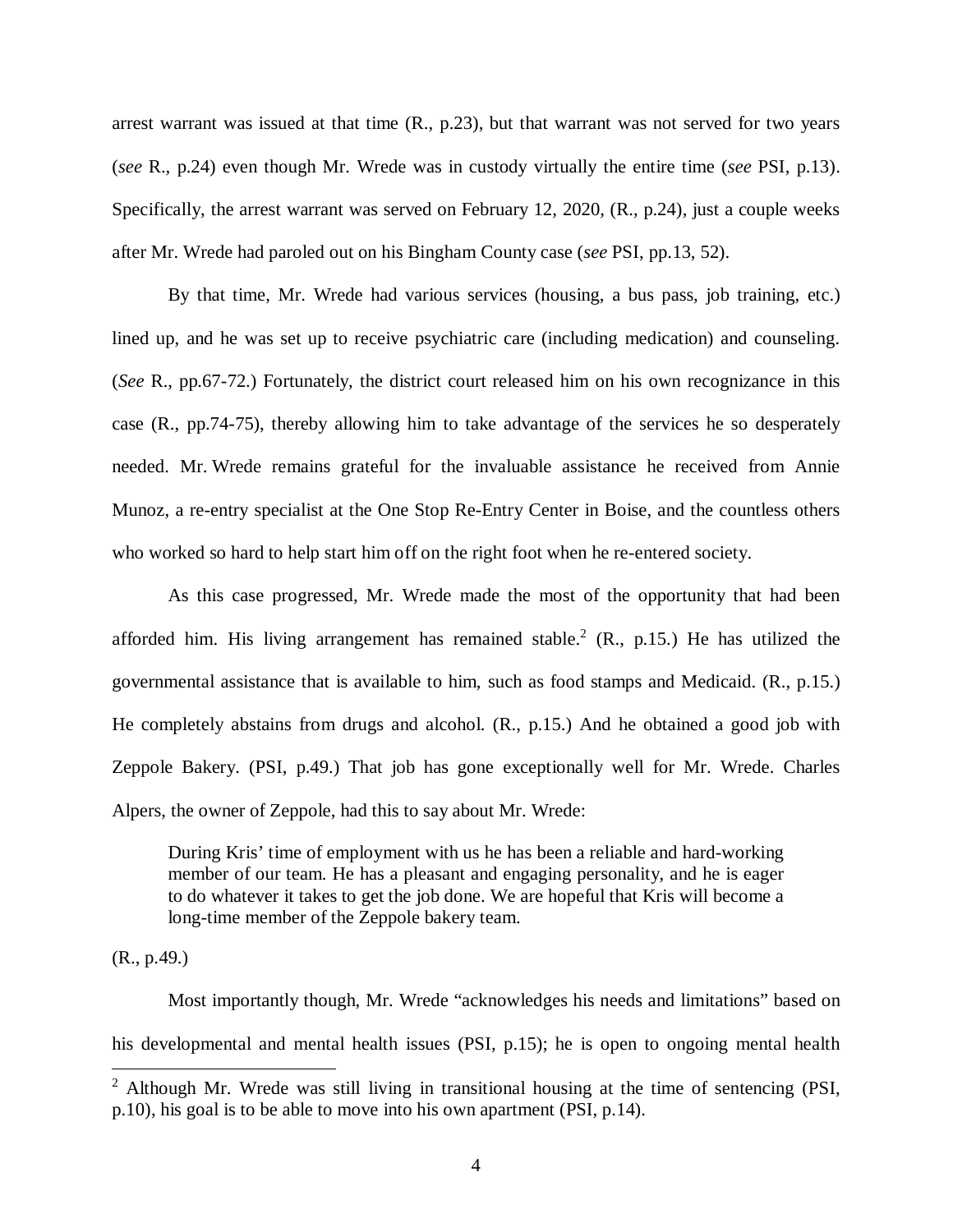treatment and counseling (*see* PSI, p.67); he has learned to seek out targeted professional help when he is having serious mental health symptoms (*see*, *e.g.*, PSI, pp.101-02 (indicating Mr. Wrede voluntarily committed himself to Intermountain Hospital when he experienced increased paranoia and suicidal ideations)); and he seems to be medication-compliant (*see*, *e.g.*, PSI, p.64 (recounting Mr. Wrede expressing grave concerns that he might not be able to obtain his mental health medications before the pharmacy closed)). Mr. Wrede now has a psychiatrist to manage his mental health medications and facilitate psychotherapy (R., p.48), and Ms. Munoz noted that she "can really see a difference with him getting [medication management] service and maintaining his meds." (PSI, p.52.)

Overall, Ms. Munoz reported that since returning to society in early 2020, "Kris has made some huge steps to make it on his own and he is a productive member in society. I'm super proud of him! I believe the community is where he belongs." (PSI, p.52.)

Ultimately, Mr. Wrede entered into a plea agreement with the State. Under the terms of that agreement, he agreed to plead guilty to the charge of threats against state elected officials, in exchange for the State recommending probation and an underlying sentence that is concurrent with Mr. Wrede's sentence in a federal case. (R., pp.98-101.) At the sentencing hearing in June 2021, the State recommended five years, with two years fixed, suspended for five years of probation. (Tr. p.34, Ls.14-17.) The district court followed that recommendation. (Tr. p.45, Ls.8- 14; R., p.123.)

Mr. Wrede filed a Notice of Appeal timely from the district court's judgment of conviction. (R., pp.141-42.)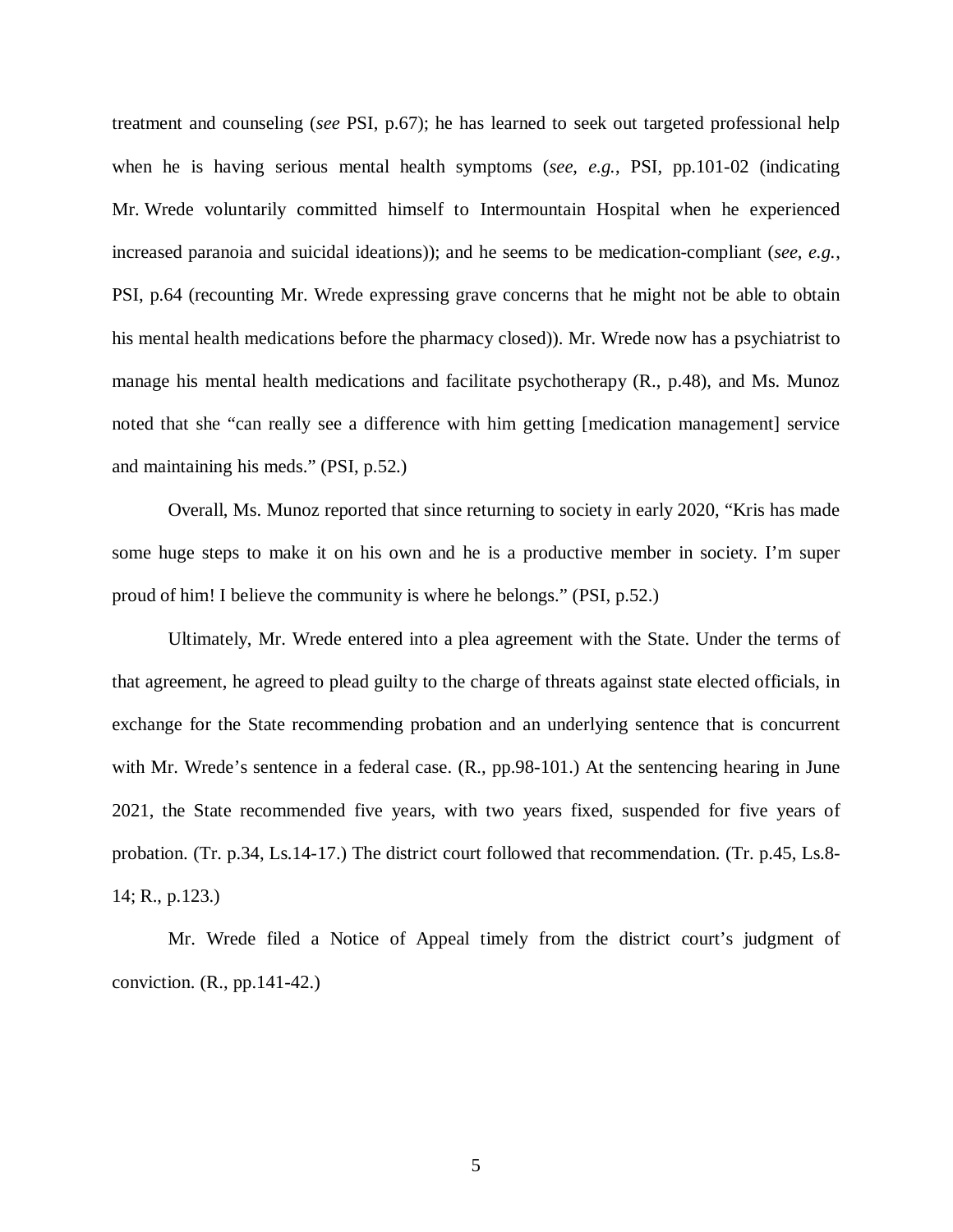#### ISSUE

Did the district court abuse its discretion when it imposed upon Mr. Wrede an underlying sentence of five years, with two years fixed?

### ARGUMENT

## The District Court Abused Its Discretion When It Imposed Upon Mr. Wrede An Underlying Sentence Of Five Years, With Two Years Fixed

Mr. Wrede asserts that, given any view of the facts, his underlying sentence of five years, with two years fixed, is excessive. Where a defendant contends that the sentencing court imposed an excessively harsh sentence, the appellate court will conduct an independent review of the record, considering the nature of the offense, the character of the offender, and the protection of the public interest. *See State v. Reinke*, 103 Idaho 771 (Ct. App. 1982).

The Idaho Supreme Court has held that, "'[w]here a sentence is within statutory limits, an appellant has the burden of showing a clear abuse of discretion on the part of the court imposing the sentence.'" *State v. Jackson*, 130 Idaho 293, 294 (1997) (quoting *State v. Cotton*, 100 Idaho 573, 577 (1979)). Mr. Wrede does not allege that his sentence exceeds the statutory maximum. Accordingly, to show an abuse of discretion, Mr. Wrede must show that in light of the governing criteria, the sentence was excessive considering any view of the facts. *Id*. The governing criteria or objectives of criminal punishment are: (1) protection of society; (2) deterrence of the individual and the public generally; (3) the possibility of rehabilitation; and (4) punishment or retribution for wrongdoing. *Id*.

Here, Mr. Wrede asserts the district court abused its discretion by imposing an excessive sentence under any reasonable view of the facts. Specifically, he contends the district court should have imposed a shorter underlying sentence in light of the mitigating factors, including his developmental and mental health issues, and his progress in reintegrating back into society.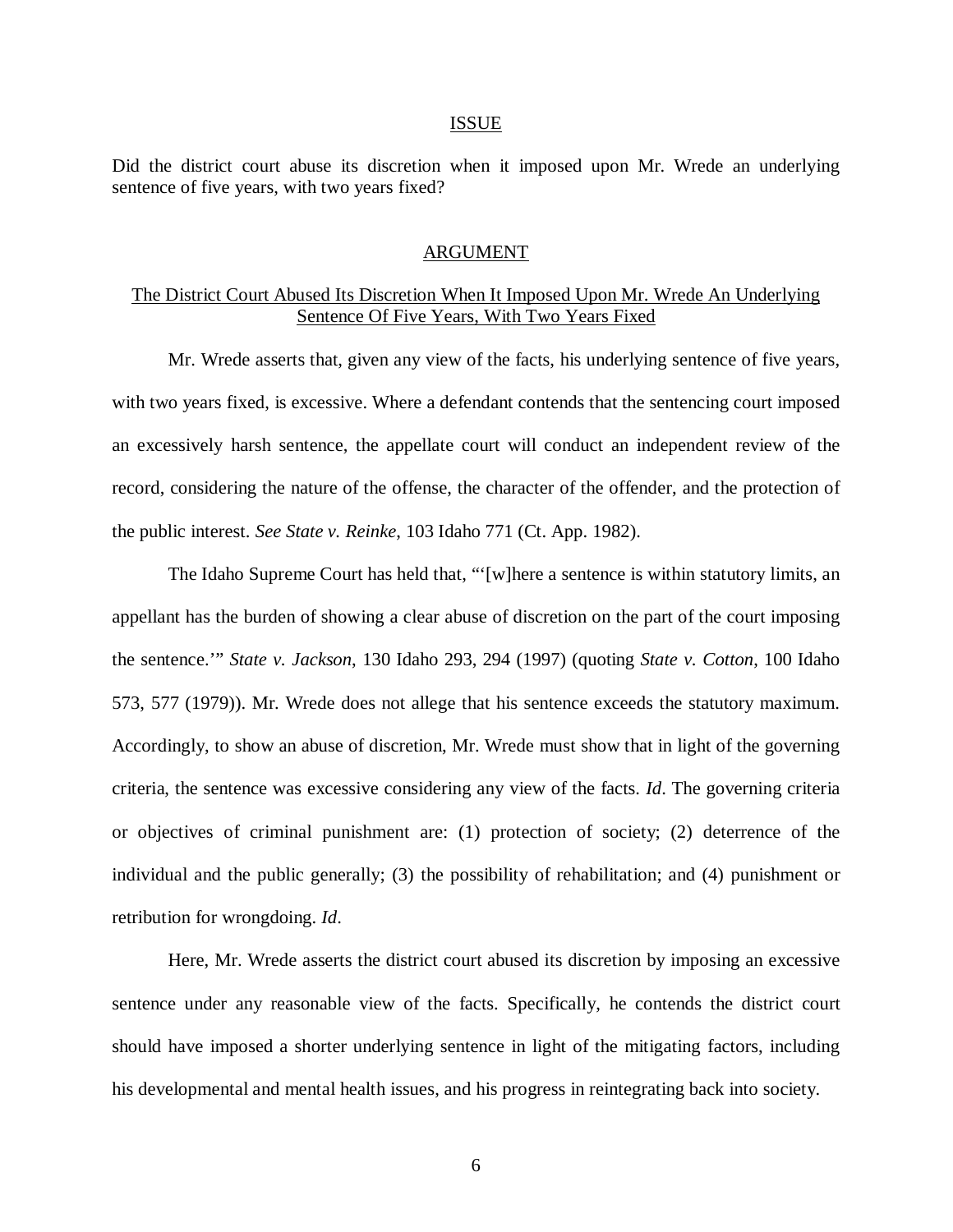Mr. Wrede has experienced developmental and mental health issues from an early age. As noted, he was diagnosed with Autism Spectrum Disorder as a young child. (*See* PSI, p.41.) He has also been diagnosed with anxiety, bipolar disorder, schizoaffective disorder, impulse control disorder, and borderline personality disorder (Tr., p.32, Ls.7-13), and he has a fairly extensive history of mental health hospitalizations, including a number of suicide attempts and/or suicidal ideations. (PSI, pp.28, 41-43, 105-06.) However, by the time Mr. Wrede pled guilty and was sentenced in this case, his care was being overseen by a psychiatrist with St. Luke's, he had been referred for psychotherapy, and he appeared stable on the following medications: chlorpromazine, olanzapine, carbamazepine, and benztropine.<sup>[3](#page-7-0)</sup> (PSI, pp.48, 80-85; R., p.111.)

There is no dispute that Mr. Wrede's conduct in this case was a product of his Autism Spectrum Disorder and his mental health challenges. The prosecutor recognized as much during sentencing, stating that even though Mr. Wrede continues to make threats when he becomes frustrated, "It sounds like those are based on mental health issues, primarily." (Tr., p.34, Ls.4-7.) Likewise, the district court recognized that Mr. Wrede's threats are "explained by [his] mental health issues, [his] diagnoses that [he] do[es] have with autism and Asperger's and the other

<span id="page-7-0"></span><sup>3</sup> Chlorpromazine (*e.g.*, Thorazine) and olanzapine (*e.g.*, Zyprexa) are anti-psychotics. *See* Drugs.com, *Chlorpromazine* (https://www.drugs.com/mtm/chlorpromazine.html) (last visited Nov. 22, 2021); Drugs.com, *Olanzapine* (https://www.drugs.com/mtm/olanzapine.html) (last visited Nov. 22, 2021).

Benztropine (*e.g.*, Cogentin) is used to treat stiffness and tremors. Drugs.com, *Benztropine* (https://www.drugs.com/mtm/benztropine.html) (last visited Nov. 22, 2021). Although benztropine is primarily used by individuals with Parkinson's disease or similar conditions, it is also prescribed for people suffering movement disorder side-effects of antipsychotic drugs. Healthline, *Benztropine, Injectable Solution* (https://www.healthline.com/ health/drugs/benztropine-injectable-solution) (last visited Nov. 22, 2021). Presumably, Mr. Wrede is taking benztropine for that purpose. (*See* PSI, p.81 (noting that Mr. Wrede "had tardive dyskinesias from taking Risperdal" (risperidone)).)

Carbamazepine (*e.g.*, Tegretol) is an anti-convulsant, Drugs.com, *Carbamazepine* (https://www.drugs.com/carbamazepine.html) (last visited Nov. 22, 2021). Mr. Wrede finds it helpful in treating the "movements" and "pseudoseizures" apparently caused by his past Risperdal use. (*See* PSI, p.81.)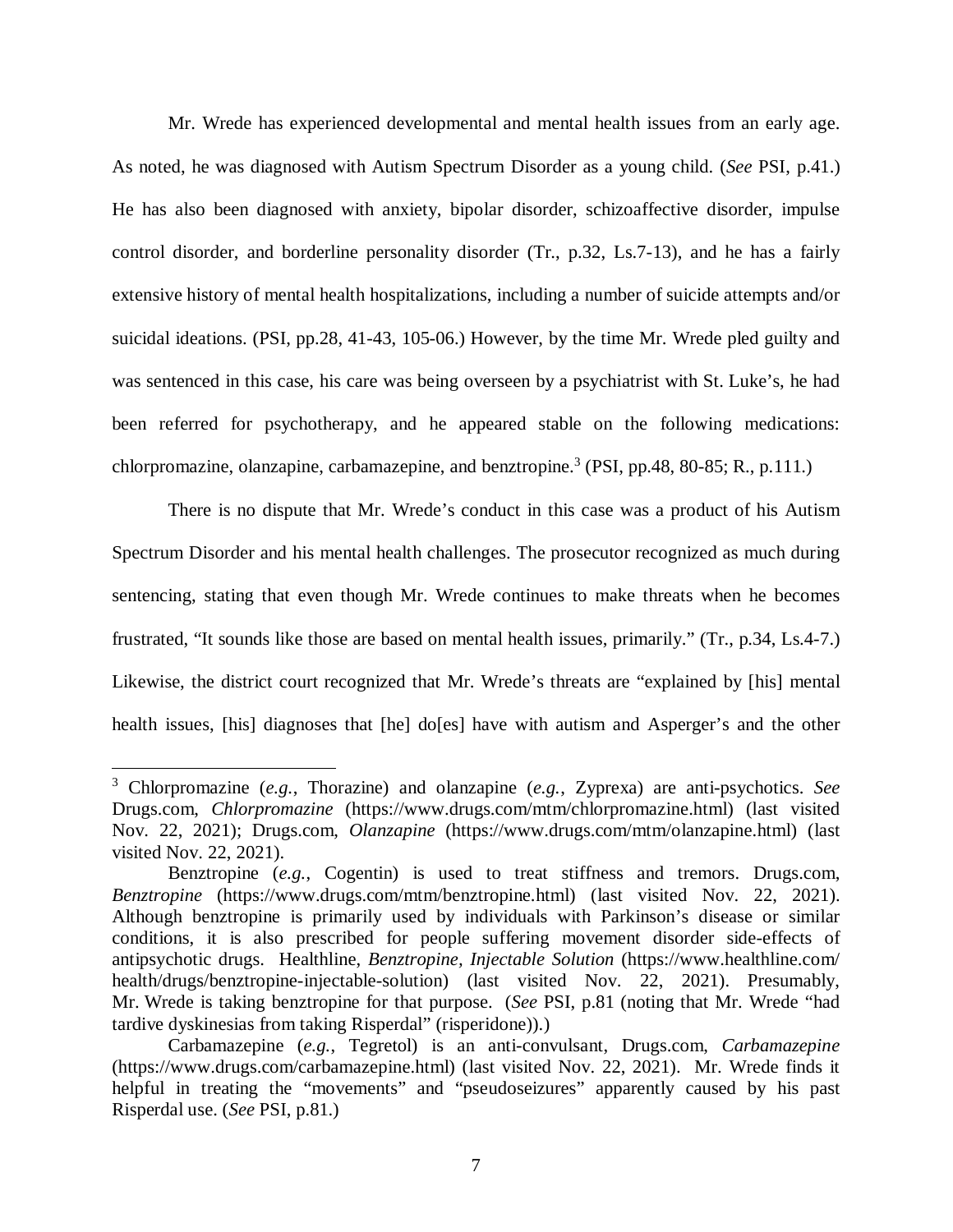mental health diagnoses." (Tr., p.44, Ls.5-11.) And, at the same time, the district court accepted "the fact that in reality, [Mr. Wrede] would not have intent or the ability to really follow through with threats." (Tr., p.44, Ls.14-16.)

Moreover, the criminal conduct at issue in this case occurred in 2017, while Mr. Wrede was incarcerated on another matter. A lot has changed for Mr. Wrede since then—all for the better. As noted above, Mr. Wrede recognizes his developmental and mental health challenges, his medications are currently being managed by a psychiatrist, and he is now being proactive in seeking out professional help when he struggles. In addition, Mr. Wrede has already demonstrated his ability to re-integrate into society.

As noted, Mr. Wrede has had a good job at Zeppole Baking Company since March 2021. (PSI, p.49.) Mr. Wrede is a "valued full-time employee" for Zeppole. (PSI, p.50.) The owner describes Mr. Wrede as "reliable" and "hard-working," and reports that "[Mr. Wrede] has a pleasant and engaging personality, and he is eager to do whatever it takes to get the job done." (PSI, p.49.) The owner reports that he would "most definitely retain [Mr. Wrede] as an employee," and that he is "hopeful that Kris will become a long-time member of the Zeppole bakery team." (PSI, pp.49, 50.)

Despite Mr. Wrede's significant developmental and mental health issues, he has shown a willingness and ability to be a contributing member of society. Mr. Wrede has taken steps to treat and improve his mental health, and has a desire to better himself and be part of the community. Mr. Wrede aspires to further his education, with the ultimate goal of earning a doctorate degree. (PSI, p.14.) In the meantime, he is working toward getting his own apartment and being selfsufficient. (PSI, p.14.) He intends to accomplish these goals by maintaining his steady employment and committing himself to receiving one-on-one counseling. (PSI, p.14.)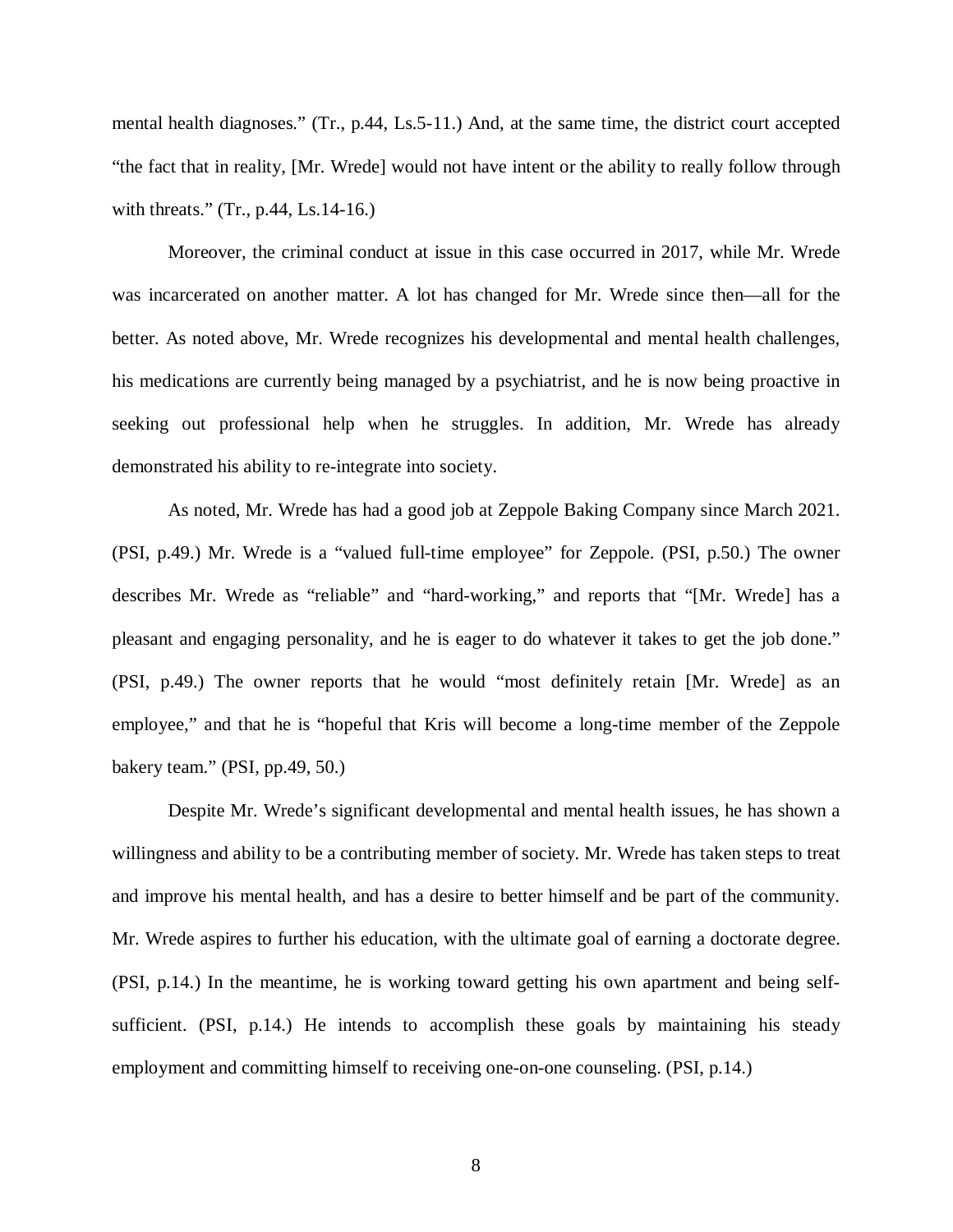The events of this case are a direct result of Mr. Wrede's developmental disability and mental health struggles. He never intended to act on the threats he made; rather, those threats resulted from frustration and an inability to productively deal with teasing and negative social interactions. Mr. Wrede is taking the steps to get help in controlling these outbursts, which include him seeking counseling and medications to help him manage these reactions. (PSI, pp.7- 8.) He has also done an admirable job of becoming a contributing member of society by obtaining a good job and committing himself to it. While Mr. Wrede tremendously appreciates the faith placed in him by the district court when it suspended his sentence and placed him on probation, he contends the district court should have given him a shorter underlying sentence. He contends the district court's failure to do so demonstrates an abuse of its sentencing discretion.

### **CONCLUSION**

Mr. Wrede respectfully requests that this Court reduce his underlying sentence as it deems appropriate.

DATED this 29<sup>th</sup> day of November, 2021.

/s/ Erik R. Lehtinen ERIK R. LEHTINEN Chief, Appellate Unit